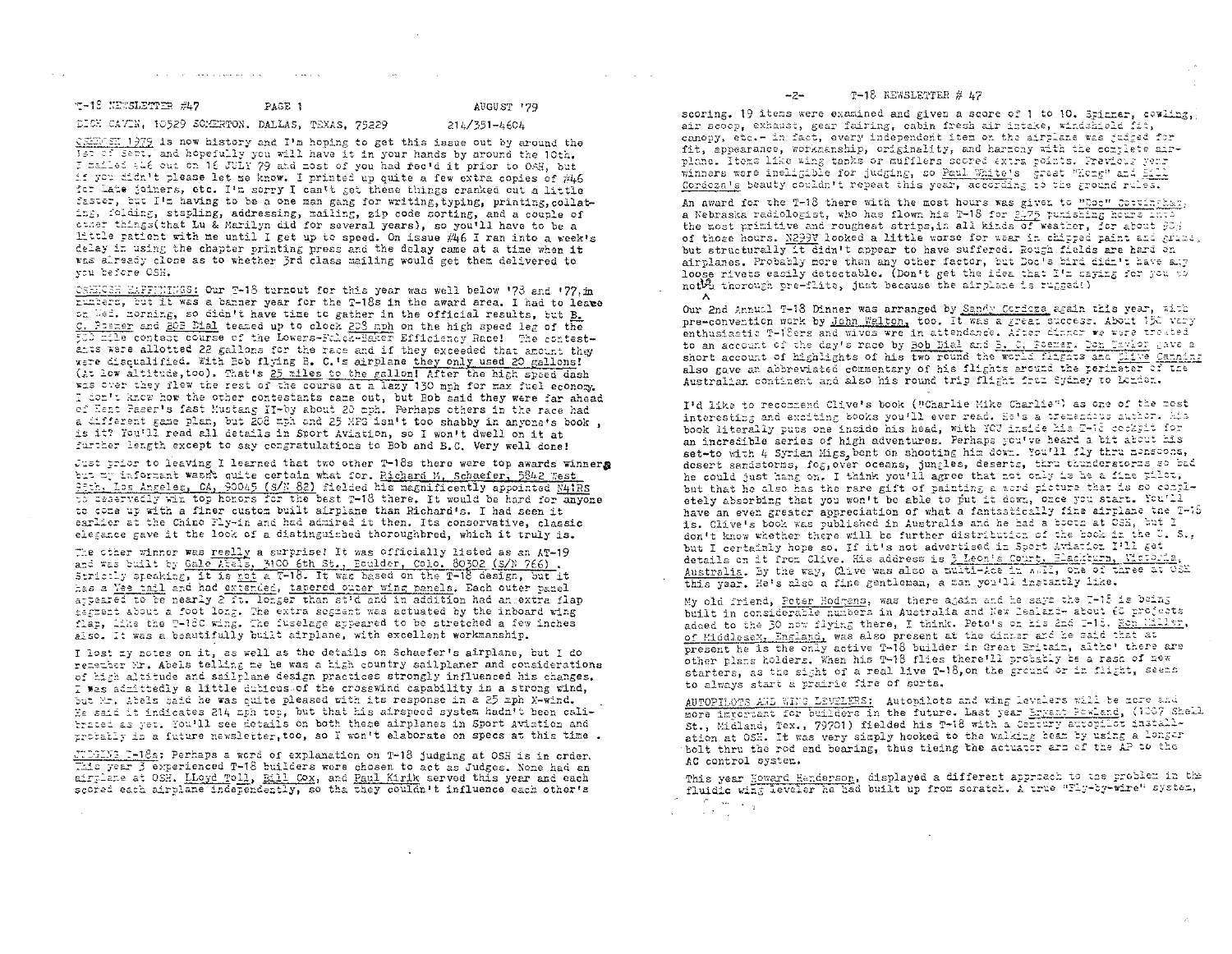#### T-18 NEWSLETTER  $# 47$  $-<sub>case</sub>  $3-$$

 $\mathcal{A}=\{x_1,x_2,x_3\}$ 

it bypasses the aileron control system and actually "flies" the aileron by the means of an electronically actuated servo-tab, that is added to the trailing edge of the aileron. The 1.5" x 9.5" servo tab is positioned by a tiny, featherweight model sirtlane servo (reversible DC motor), that is mounted on the backside of the aileron star. A tiny bellorank and push-pull tube apply the muscle to move the tab. The tab itself is balsa, with .016 alum epoxy-boded on both sides for a more durable unit in its exposed position (to ground-pounding type gawkers). He and Sylvan Keebler have both installed these units on their T-18s and both found the present tab size is the minimum size needed for control authority. Howard promised to write a full report on the installation for the N.L. "soon".

Howard's master control panel for the W/L was a tiny 1" x2" piece of laminated plastic mounted at the bottom edge of his ins't panel in add-on fashion. It had two miniature toggle switches: one was power on & off, and the other was a selector switch to command either automatic wing leveling or simply to use it as an afleron trim tab to pick up a heavy wing. The latter mode is called "manual". He also had a couple of little rheostat knobs. When in the manual trim mode a wing can be raised or lowered by making the desired motion with the knob. (i.e. to lover the right wing, turn the knob to the right). This knob is labeled "trim" and the other labeled "gain". The gain knob increases or lowers the rapidity of response to either manual or automatic signals. The beautiful part of the whole system is its weight and cost. The whole thing probably doesn't weigh much over a poind, and I believe Howard said the whole thing could be built from a Eit supplied by (?) for well under \$100! (At present I don't know the name of the surpier or any other details, so if you can't wait until the next N. L. to get roing on one, you might call Howard for details). He lives at 444 Bryan ave., Eirkwood, Mo., 63122, Howard is doing some further testing, tho', so I'd recommend you curb your curiosity for a little while longer.

Howard let me pick up the sensor (which he mounts under his seat) and rotate it to the left and right, simulating the yaw to the left and right of the noss. I watched the tab as I did this and the servo reacted immediately in prepertion to the movement of the sensor box. The box itself is about the size of a cigar box.

I am most enthusiastic about the little wing leveler and its potentialities in the I-th. It will be invaluable for normal VFR XC flight to permit the pilot to study his maps more often, etc. Altho' Howard says it is not adequate for true IFR flight (i. e. tracking radials, flying an ILS, and other very precise turning) it wouldbe a valuable "co-pilot" to permit the pilot to use both hands in reutime radio work, chart study, etc. Its manual aileron trim function makes it werth its weight in gold, particularly for those with electric flaps. The same trim system could be applied to the rudder for centering the ball and fatigue on longer flights would be practically eliminated. By eliminating the front turnel and using the electric trim for the stabilator, one can move their feet the and legs around for comfort. You can well imagine how automobile passengers or drivers would howl if they had to keep their feet and legs in one position for hours on end. The T-18 is a really super XC machine, but that doesn't mean we should sacrifice all the creature comforts in the process, does it?

Still another banefit of a wing leveler that most people don't want to think atout is the possibility of in-flite incapacitation of the pilot. Obviously our passengers should be qualified to land the airplane for maximum safety, but A we all know that very few are. Think for a moment about how a ron-pilot would attery: to fly the airplane while simultaneously trying to tune the radio and call for help. There would then be the problem of navigating to an airport, etc., but at least it would buy them some valuable time and enhance their chances of survival. Frequently an incapacitated pilot will revive after awhile and take over for landing. We recently lost a local T-18 when the pilot lost consciousness tust after breaking ground on a takeoff(solo). He might have survived if

#### $-P$ are  $4-$ T-18 NEWSLETTER #  $47$

he had had a wing leveler and had time to recover consciousness, altho' this is pure speculation. He might have even survived the impact if he had worn a shoulder harness. The airplane made a 180° turn after takes?s, impacting in soft ground. The turn and pitch angle (down) gradually increased in the classic spiral mode and the airplane hit on the right wing tip, gear, then spinner. Mr. Clardy's head struck the dash frame well to the right of canter. strongly indicating he N. was slumped to the right at impact.

Survivability: Such lessons as above highlight the inportance of wearing shouldne harness. Admittedly, it's somewhat restrictive. it's something you'll get used to. We used to compain about then in airline work when they were first made mandatory, but we soon got used to them.

As we pointed out in #5, the A-frame gear is a transmicus plus in an impact, it that it not only prevents penetration of the engine into the tank and cockprist also absorbs a huge amount of energy in the decelleration process.

More on seats: In the area of survivabilty, don't cverlook the importance of the seat. Several years ago a T-13 pilot suffered a broken back when his seat collapsed on impact. A dust devil got him a few moments after t/o. His daughter was uninjured, except for bruises made by shoulder straps, but his seat failed downward. His additional body weight failed bulkhead =532 in compression. His fix on his next T-18 was to add short pieces of vertical angle on #592 just below the  $\Delta$  2 hinge points (that allow his seat to be tilted forward for baggage comp't access You might want to take a long hard look at this item.

 $\tilde{\mathbb{N}}$  Several years ago I wrote an article in the July  $\mathbb{N}$  Sport Aviation, entitled "L Discourse on Seats", in which I described a super-confortable seat design and N also described certain features that make seats madern torture racks. The very worst type of seat is a slab of foam with sheet netal or plywood supporting it. We had this type of seat on the Electra and it caused a rash of spinal and rectal A injuries when turbulence was encountered. The foam starcely slowed up the tilot's body before it hit the sheet metal "pan" virtually unchecked. The ideal seat I described was basically a canvas sling, attached to a special tube frame via N'nylon lacings thru eyelets in the canvas. The back tilted forward about 15" at the mid-shoulder blade area, thus supporting the entire body from the knees to X the head. Such a seat eliminated local pressure prints under the thighs, etc. Ni that cause discomfort and out off circulation on long flights. The frame and aling used a soulptured foam and material slip-on "sack" for maximum comfort and eye appeal. The springing effect of the foar and nylem lasing made it pure luxury. The dimensions and angles shown in the article set mixed up senshow, so if you refer to that article just use your protractor to get the right number, as the drawing was correct in scale and angles shown.

NiTo that seat I would add a woven barrier below the seat for crash-worthniness. The seat sling would normally never touch the  $\tilde{\tau}^n$  wide woven strips of aluminum pop riveted to a tube or extrusion frame. Its only function would be to stop the vertical movement of the body if impact forces were high enough to fail the slimp Wentical movement of the body is interested support legs for the barrier frame.

 $\mathcal S$  an outstanding feature of that seat design was the tubes at the juncture of the bottom and back were not a single, common tube, as is normally used. The bottom tube of the back was well helow the level of the bottom tube frame and also  $\Im$  the rear tube of the bottom was well gft of the back frame plane. Thus one's sensitive tail bone area never came into contact with a hard point and the effect was like being suspended in a hammock,

MORE CONNEXTS ON OSH T-18s: While at CSH I got a chance to talk with several builders and go over their sirplane in great detail. I wanted to do so with each one of them. but unfortunately I couldn 't always locate a lot of them when I

A., LEWELER! Wikia  $\sum_{i=1}^n \frac{1}{n_i}$ MY NAV  $\mathcal{L}^{\infty}$  . îγ. Š.  $\mathcal{L}^{\prime}$ ر<br>مراجع<br>مراجع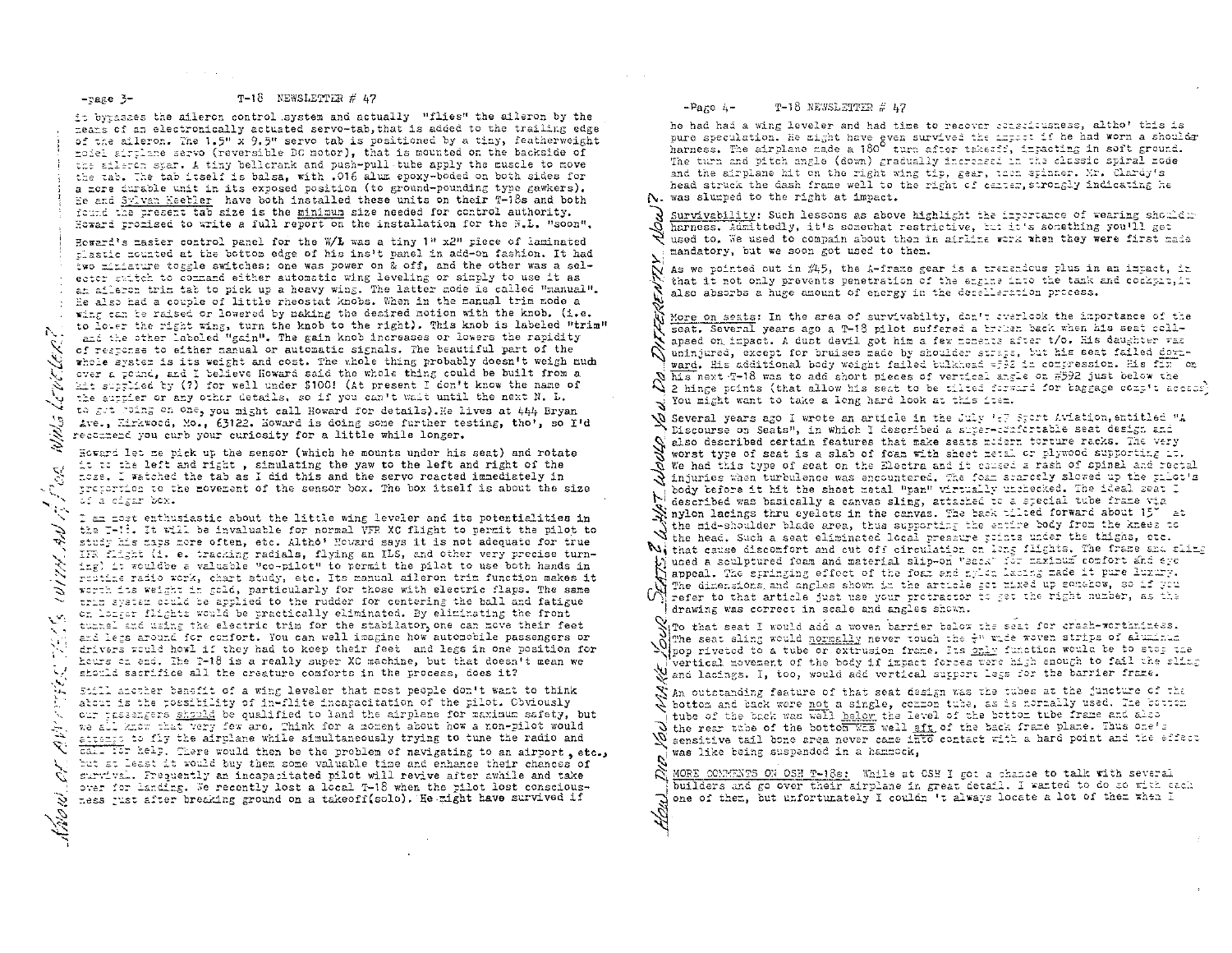#### www.com and the state of the complete service and the state of the state of the State Company and the State Company of the State Company of the State Company of the State Company of the State Company of the State Company of the St

 $\langle \hat{\rho}^{(2)} \rangle \rightarrow \gamma$  , they assume<br>map  $\hat{\rho}^{(2)}$  .

<sub>a</sub>united and

#### $-2$ age 5-T-18 NEWSLETTER #47

was in their area. I guess they were tramping up and down the lines when I was around.

While T-16 airframes conform quite closely to plans in most cases, I was surprised to sse how widely other details varied from plane to plane. Several builders graciously crened up and no-two of them were alike forward of the firewall. There were actually 5 different types of cowlings. I expected to find a wide spread in make of props and differences in diameter and pitch, which I did. I also did anticitate that there would be a wide mix in wood, metal, and constant speed props and there were, but I was really surprised at the variety of spinners there. Cearly every airscoop was different, ditto airboxes and air filters. Oil cooler location and installation varied widely. Some had oil filters, some didn't. The exhaust systems were all different, too. The exhaust exit tubes came out of the cowl in a variety of places at very different angles to the airstream, too. The carburetor and cabin heat systems were all as different as the N numbers on the individual airtlanes. Internal exhaust support prackets and clamps were no excettion to the rest of the items.

When I got to the electrical systems it was again the same story. There was an almost even division between cenerators and alternators. Battery and starter solencids were all over the place. Most all seemed to agree that the voltage regulator should be at the upper right corner of the firewall. I was surprised to find that not too many had "blast-tubed" their mags or generators and very few had taken the trouble to baffle efficiently around alternators or generators. Everyone was a little different on their fuel filter. Also all throttle, mixture. and heat controls were secured at the mid-point in a different way.

There was one immediate benefit of all this eagle-eye routine: An inch long crack cuite close to the flange was found in one exhaust system. That points out the value of a good tre-flight inspection of the engine compartment. That's one big reason I particularly favor John Thorn's cowling design. Removing or replacing the "cheeks" is quick and easy and the entire engine and accessory area can be inspected easily and there is plenty of light to see little things before they get to be big things. If you re-read the previous 4 or 5 paragraphs you can't help but come to the conclusion that as far as engine installations are concerned.... each T-18 has a different design engineer and comes out of a "factory" that does things differently to the next one. It's most unlikely that all of these installations will be 100% trouble free. Therefore it follows that frequent. therough instections are called for. The Thorp cowl also allows a considerable amount of work to be done without removing the top and bottom parts. Incidentally I haven't heard from Marc Bourget retrosponse to the feeler for a possible new production run of the metal cowls- or even an estimated price.

Then we looked at trake systems and goar fairings it was the same story. Windshields and canopies (in particular) showed the individual touch. Antennae and pitot/static systers likewise. Treatment of floorboards and forward area soundproofing also ran the gamut.

Most all of these items have been covered in the newsletters, but usually only one way of doing things has been described. There are literally dozens of ways To do all of the above mentioned items and obviously most all of them are at least moderately successful and satisfying to their builders. If YOU and YOU will sit down and describe in detail how YOU solved the engine installation items it would give us enough material to keep the N.L.s going for years and it would really help the new builder. All of YOU know why it takes 6 to 9 months to make an enrine installation, don't you? How about it, amigos? Will you do your bit to repay some of that free info you received thru some generous EAAer? Here's what I'd like: "Rere's how I fitted my cowling and attached it....." and "Here's the airscoop design I chose and here's the way I fitted an air filter in it".. or "Here's my airbox design"....or "Here's the way I set up my carb heat muffs and catin heat muffs and how I routed the heated air where it was going".

 $\sim$ 

#### $-P_{\alpha,\text{RE}}$   $\epsilon$   $-$ T-18 NEWSLETTER #47

Anyway, you get the idea. Plack and white pictures are great, too. If you talk about controls, mention what hardware you used, how long a flex control was, where you bought it, cost, etc. One of the most widely needed items is patterns for baffling. Nost builders would gladly pay a reasonable fee tosave all that time and trouble. If you have such patterns, make note specifically what model of encine it's for, as there is considerable variance between models.

1980 T-18 Fly-In: After talking to most of the builders present at OSH this year and tabulating the response to the trial balloon in N. I. #15,1t was decided to forego discussion of a T-18 Fly-In at our annual dinner affair. It was felt that perhaps the number of people there probably wouln't represent a true cross section of T-18ers and also any discussion and voting would be excessively time consuming. It was suggested to me that we send out an opinion survey sheet with the N. L. this fall and if a sufficient response resulted we would make plans from that standpoint. If the survey fell flat, we'd just have to forget the idea for that year at least. I'll try to add the questionaire to our next N. L. (#0), so please be thinking of it in the meantime.

As we mentioned in #45, it would be a great thing to have all builders remove their covlings at the same time and the new builders could go down the line and see how every item that we mentioned on page 5 had been done and have the T-10 owner answer questions on each subject, etc. If an organized effort was put forta, I feel that we could easily have 50 T-18s on hand the 1st year, and we could likely have as many as 500 to 400 builders and potential builders. We could have forums and seminars on most every subject, as well as several workshops. We could have interview circles where the builder and his sirrlane could be introduced in detail and thotographed and a scrapbook tyre of thing made up from this data. In short, we could have every feature of CSH, but all of it revolving around just one type of airplane! There is a big difference between pipe dreams about sura a project and the actual planning and organizing that it will take. First of all it requires a definite commitment from the rank and file that they are in favor of such a Fly-in and that they will be there and support it. A place and a date must be selected, motels surveyed, campaites and other physical facilities chocks out, etc., so let's start with Step #1 and see what the majority would prefer, via the questionaire.

Don Taylor (44455 Banton Rd., Hemet, Calif., 92543, phone 714/ 925-7404) the first person to fly around the world (twice) in an airplane he built hisself, is looking for new worlds to conquer. During Chino Fly-in time he set a new restrd in class for Los Angeles to Las Vegas and return. He has now planned another long. long flight, but before he can make definite plans he has need of a new sponsor. There are a lot of expenses other than fuel to consider on such a venture and are beyond his personal budget as an Air Force retiree. Perhaps you might know of a contany or even an individual that might sponsor such a flight? It never hurts to ask, you know. If you have some ideas along this line and need more details give Don a whistle.

As you probably know, Don's T-18 has integral fuel tankage in the wings (the so-called wet wings) to get the range that he does. Quite a few builders lock wistfully at the idea of longer range for their T-18, but the specifics of the project are elusive to them. Don went to John Thorp for advice when he fires built his wet wing and followed his recommendations with obvious success. Don his promised to describe in detail what's involved in an article for our N. I. in the very near future. Any other builders that have gone this route are also requested to write anarticle about it. Not only the specific steps in construction, but also their evaluation of it in service experience..

Thoughts on fuel in the wings: One of the problems that can arise with fuel in the wings is that of lateral unbalance.if little or no fuel is in one wing and

 $\sim$ 

 $\mathcal{L}_{\text{GUT}}$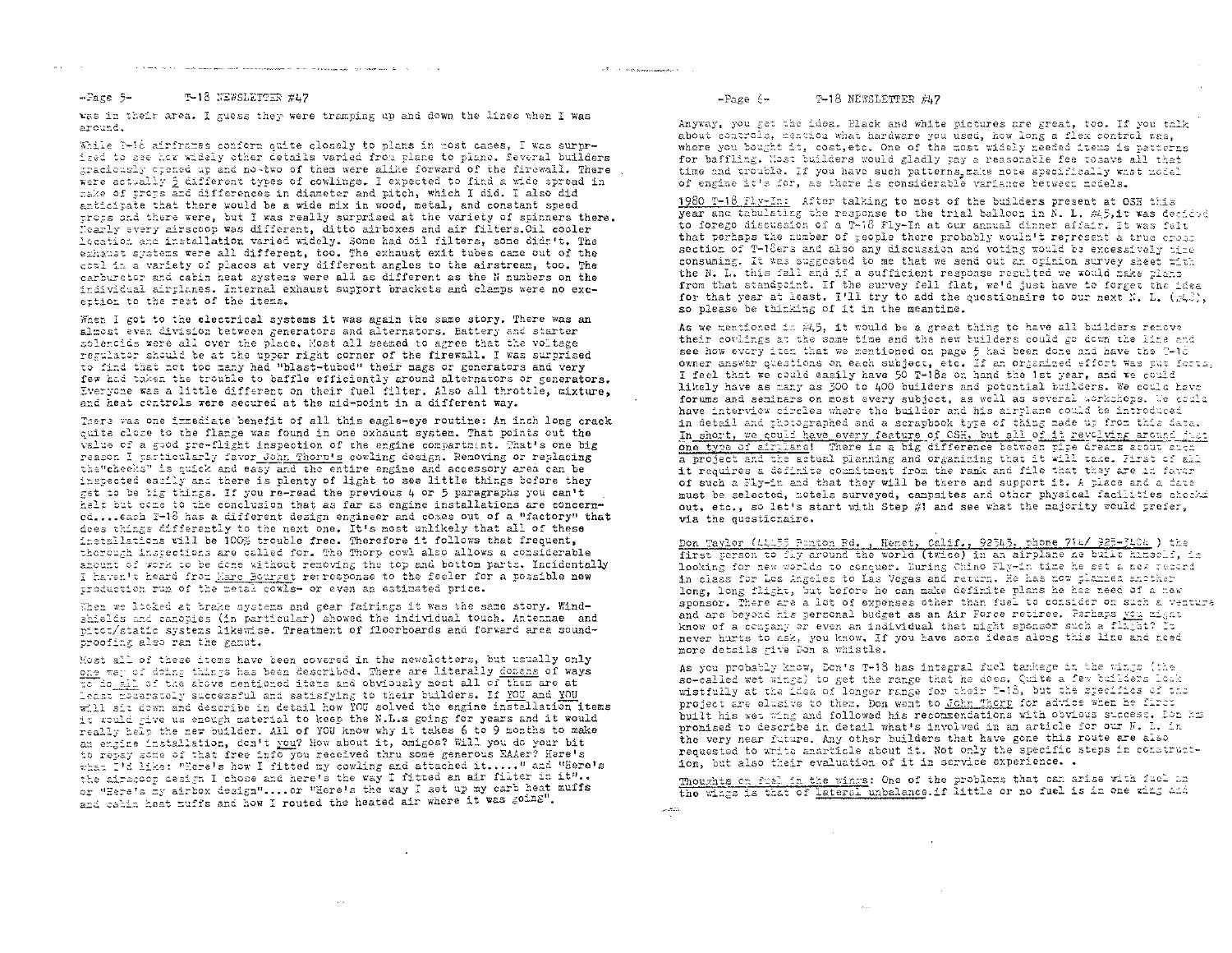#### $-P6/20.7-$ T-18 NIRSLETTER #47

the outer what is full, or nearly so. Chyiously this could become aritical on landing roll and could be compounded if a strong crosswind existed.

Airline aircraft have circumvented this problem with tank to tank transfer Mines and dump valves, but their primary defense is fuel management. When a tank on one side feess and the one on the other doesn't you've got a proplem in your war immediatily. Proper fuel management on a single might involve switching from one wing tank to the other every 15 minutes if you don't have the capability to feed from both tanks simultaneously, as Cessna does. The 15 minute bit would only produce an average  $2-12$ , 1b, unbalance, allowing a controllable and fairly symeirical loading for landing. It probably would mean a landing earlier than that originally planned, too.

Paci in the wings is "self relieving" in flite, as far as positive G's goes. In other words it doesn't increase the bending load on the spar in flite, like adding that auch weight inside of the fuselage would do. However landing with a let of fuel weight in the wings (negative G's) could cause structural damage if the lauding wes hard. The above statement is a generalization and isn't intonded to be a specific guide. Some of these things are unknown "gray areas", in view of litted service experience and it would be wise to consult with the alreraft designer on the subject. At least until there is a larger reservoir of rervice (xperience to draw upon.

flinger Fanker One of the simplest and most trouble free extra tankage system splin by Willpour" tank, informed spanwise in suitably shaped lighteneing holes in the nost ribe of the cuter wing. The simplest form of this would be an irrigation pipe of some diameter less than the spar height. A 5" dis. pipe will yisld I gol./running foot of length. I don't have any numbers on it, butt my faciing is that you should have about  $\frac{1}{2}$ " of rib web above and below the pipe, along with a 30° flange around the lightening holes to properly support the tank. Span a tong wouldn't use but a portion of the available space in the nose rib and would be wasteful in added weight- depecially so if the irrigation pipe is over .032. Additional nose ribs might be desirable. An abbreviated length of slitter tank could also be used in a portion of the outer wing on the rear side of the spar.

If you find the lrrigation pipe idea wasteful of space and weight, perhaps a tank shoped like the leading edge area of the wing and made of .040 606!, with a single welded seam running sysnwise would be a better alternate. How would you form Such a task? hasy. We a brake, hend the lower rear corner, loaving about (" standary vertically (to be trianed to size later). Then form the bend of the nese of the rip by a series of small bends of just a few degrees of bend and then wrap the top back untal it contacts the vertical rear Ptank wall". Trim and weld the seam. Prior to welding this seam insert a pre-fabricated "rack" of baffles. It's not considered good prostice to weld baffles to a tank shumore, as the attach points are "hard points" and have been found to be a source of leaks. A better set up would be a series of under-size nose ribs"joined together as a unit via pos riveting to light weight stringers, which maintain spacing between the laffles. Tank ends are also under-cine "hoss ribs"welded to the ends of the tane. Ine fullor neck should weld to case end, coming out flush with the wing tip ustar surface. Don't forget to add an external tank drain at the lewest point of the tank.

be coare that any airplane with foal in the outer wings have a possible additionhistralia the area of agin recovery. A recent NASA epin tunnel reveat through that the creamt of mass and the distance from the OC was a more important for 24 in anis resovery than anything close--aven OG location.

35 SEE MILLER FR CALLED WOOD'S COMMENTS ON THE ELERCE TANKS IN HIS "FORER UNIOR"

### -Face S-T-18 NEWSLETTER SA7

FELETE OF THE TIXES! A question has been posed about the positivitie; of folding alimatik... The crown is generator of the there is a straight of the state of the state of the state of the st<br>A wet wing that the I-120 version). O. "Is there room for a flexible full line in the wilp one area and could it be folded she unfolled without site macritime or newstands the fact that we will be a state of the community of the set of the set of the set of the set of the set of the set of the set of the set of the set of the set of the set of the set of the set of the set of th fold the wing with any fuel in it and definitely not to transport it.

Folding VS Pencyable "ings: A few of the convertible wing billing hove said that they plan to install the wing folding mechanism seriotly for future use. when and if hanger space and costs get out of line in thiir sred, They slow said it would be an executent from for future sale. Some others I know of will wee the wing folding feature as a message reserving the aing ersity who perhaps towing The airplane on its own wheels or a prakler (since it is of light high-New way width with the center wing attached). If one seem't able to fly offering N'extra time and trouble of removing and attaching the wing probably scaling be tos objectionable.

N Folding The Standard Wings One of the standard wing builders colled re the coher As hight and same he was contemplating making the standard wing fourally on the Ry conter-outer wing jaint. It seems that it would be releasively of the final d cangar to share if he could fold the outer panels the reduce the grange they Whis solution was to pull the bottom pin (bolt) of the fitting and lola the burge of the surface of the surface of the strain of the surface of the strain of the surface of the strain of the strain of the strain of the str quick removable gap cover and a quick disconnect for the silerent leaser is was in doubt about the fittings, whether to use the present wies or go to a ty steel fitting (for better wear resistance).

N I'm not qualified to answer that question, but if I sad an opinion issule incl-N incd to EOT add around 15 extra pounds of weight in fillings for that type of W wing folding. I'd be more inclined to consider a stacl hishing at the reparional el point, but I'd cortainly have a professional opinion active l'ules any such

N desiden.<br>N 41051 FAIES: I get a letter from Clayton "Dua" (www.cr.11510 Fairy-0) 2786. E.<br>N Bales Corners, Wiss 53150 , a few days before 65a, talify we what in 2785. E. Q. web taking tail dragger dual in a Citabria. It alarbed me to think of a tarely tanl wheal qualified pilet coing a test hop on a brond new tird quat might pope-Clibly turn out to be a real squirrel on the initial po, as i trees all task and X Jashed him to defer the jet flite until CSK that and that. I'd as it for him if { } conditions were all favorable. He agreed.

() He drove me down to Burlington, Wis., where the simplane was. In the aty I plied him with lots of questions on how he built nearly svery item on the sickness N and I loarned a lot alout him ond the sirglens show his showers. In training at N his airplane we gave it an item by itsm going over, with nore questions until T was thoroughly satisfied that he had built an exceptionally good airplane. His X! obvieus sikeerity and conservation made lota of palato with de. Alore was only Ar one lattle from I was defined about which were reduced to more than 100 and 100 and 100 and 100 and 100 and 100 and 100 and 100 and 100 and 100 and 100 and 100 and 100 and 100 and 100 and 100 and 100 and 100 and 100 and

While waiting for the ceiming to lift I difful couple of that rand with it and X sure enough he gos pretty tolohy on 1011 out then power was alt, the it was controllacie if you katt at it every second. I've flows several I-was that would "Gart" with you ot archief as myn or roll out sam later found out that rock tre mad toe out in st least of who. I.

After about a 3 hr. Wait on the weather we finally jot a little infrovement, but still not enough coiling to do the atall acries, etc. I desided to go ahoad and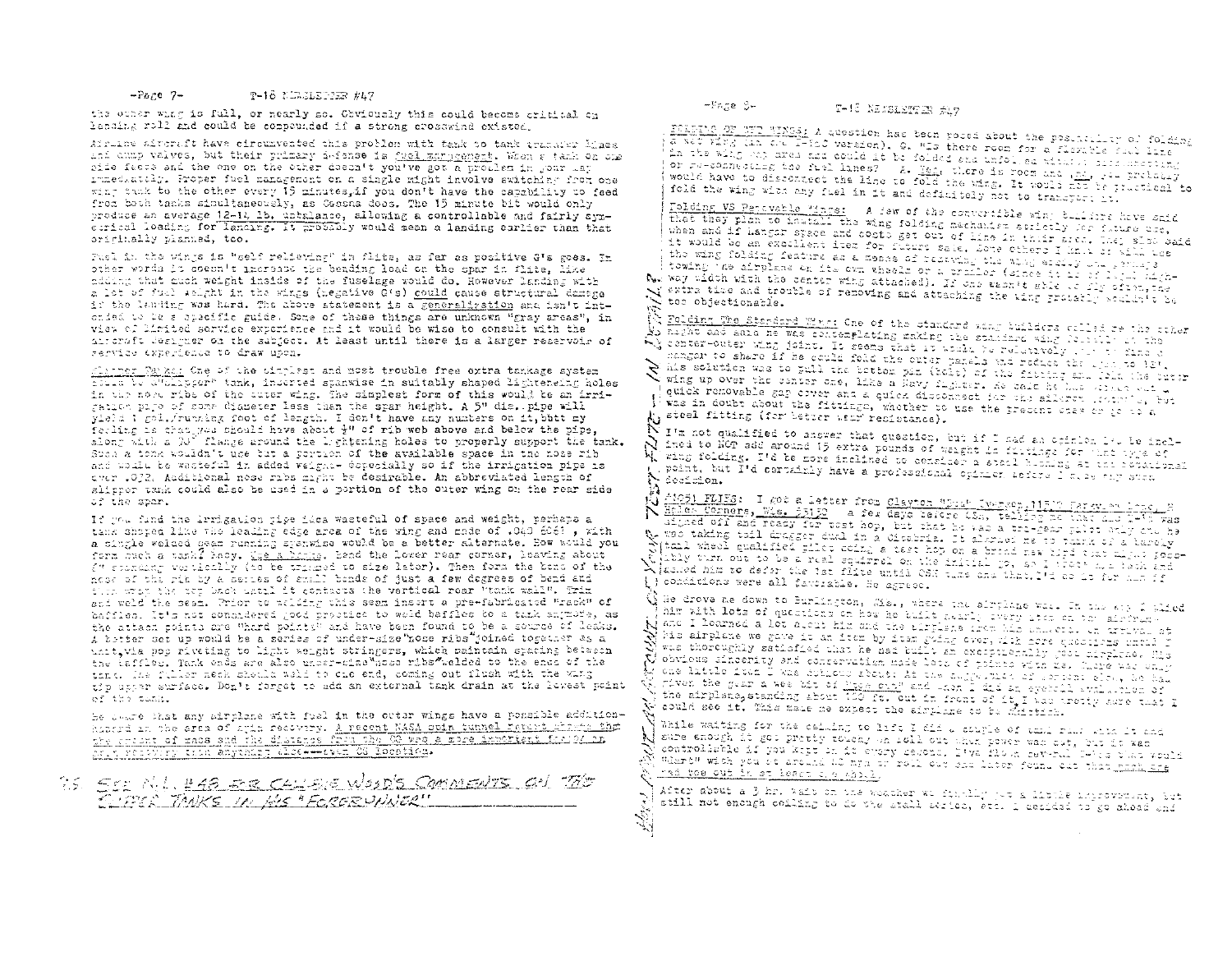#### المن التي التي التي تعالى التي تعلق التي تستمر العالمين العام التي التي التي تعلق التي التي التي ال<br>التي التي التي التي التي التي التي تتم التي تتم التي تتم التي تتم التي تتم التي التي التي التي التي التي التي  $\mathcal{L}^{\mathcal{L}}$  and  $\mathcal{L}^{\mathcal{L}}$  are the contribution of the contribution of the contribution of  $\mathcal{L}^{\mathcal{L}}$

#### $-Fage$   $9-$ T-18 NEWSLETTER # 47

make a short flight with it around the field to check it for trim and engine cooling. I made still another taxi run with it and it felt so good I went back and gat my cancyy breaker (hammer) in place and lit the fuse. I took off west with a N4 wind of 10 to 12 knots, swinging around to the north. This put me out over good, open country. By making a 30<sup>9</sup> turn to the right soon after I broke<br>ground I began a teardrop pattern, of 180<sup>0</sup> change of direction, that could have alleved me to return to the field for an east landing (after 300-400 ft.) if entine or other problems arose. It also put me into the wind a little better if scrething turned sour under 300 ft. No such maneuver was necessary, as the bird flex very xell and everything was solid. No temperature indication was out of the box, so I bent it around and came back to the field for an east landing.

On a purposely high final I very gradually pulled full flaps a few degrees at a time, ready to dump them if it started to roll. It was a little lady, so I Left 'em down and went ahead and put it on the numbers. I always seem to luck out better landings with a little bit of crosswind to contend with. Perhaps I work at it a little harder to put it on the upwind wheel out of the forward slip approach. Anyway, Bud was one happy guy to find out that he had a good airplane.

Eis airtlane is powered with the 160 hoss Lyc. and it swings a Sensenich wood prop of 66 dia, and 78 pitch, which is too much pitch and lugs the engine. I crip get 2000 rpm on static run-up and in flite it was still far below the 27000 rtz where the engine is rated at 160 Clydesdales. That pitch would appear to be closer to right for 180 hp. I would guess that a 66-76 would be a better prop. The will tell how well it works out.

I just get a letter from Bud and he said on checking wheel alignment that he had to add a 1/16" tapered shim to his right wheel and now it is a real pussycat for him to control on the ground, even up to 55 mph, so now he's even more pleased with NS1247.

Eud was supposed to get some dual on a local Mustang II, but his friend bent one of the gear legs on the first demo landing and wound up creaming it completely, but he and Bud didn't get hurt.

NU5514 and Chris Fast: Excerpted from a letter Chris wrote me several weeks ago: "I have just completed a pair of outer wing panels (folding) for <u>Kenny Knowles</u> and Li, built to the new airfoil coordinates. Will deliver them tomorrow so Ken should be able to fly them to OSH this year.

This is the Lth set of T-18 wings I have built and will say that the riveting secuence you described in K.L. #45 is accurate. Let the spars'float'until any trist is repoved (usually by shimming between the main spar and ribs as necessary) then drill the spar holes last. And, yes-the lap joint on the outer wing skin (I-186) is no problem when overlapped.

One mare thing you might discuss that may be bothering some of the boys is the preparation of the outer wing spar caps on the "C"wing. These have to be skilsared to size from the oversize angle, as furnished by Ken. The sawing relieves internal stresses and you wind up withe sizeable curve--both directions. I have found that the best way to bring them back straight is to Umassage" them with a flass set in my rivet gun against a steel angle along the edge of my work benchbeing careful not to overdo it and cause a curve in the opposite direction. You may also find that the spar is slightly curved after riveting the caps to the ween so straighten it again by the above method before skinning the wing. This is intertant if you want good wing alignment (Amen-Ed).

### About my ship, 34354A

Weight-PLP= with C wings

Engine 0-290 GPU, converted by John Thorp with D-2 pistons, 7:1 Comp. ratio, 135-140 hp.

Prop- Sensemich M76EMS-8-71, 68" dia. & 71" pitch.

#### $-Paze 10-$ T-18 NEWSLETTER #17

The prop was vibration tested to determine critical RPMs (test sheet encl'd). My 0-290 turns this prop 2200 static at S. L., 2400 on clieb out, which gives 1200 fpm with full load. Turning 2400 at 5000' and Man. Pr. of 19-20 the ship cruises out at 150 mph TAS (70% power) which is the power I usually use when in a hurry to get somewhere and it burns 6-7 Gal/Hr at this power. Top speed at S.L. was 180 IAS turning 2875 rpm with the standard wing. Haven't tried it with the new wing yet.

Instrument panel includes: Electric T & B, vac. gyro horizon, and D.G., Genave Alpha 200A nav/com radio, wing tip strobes, etc.

About Chris: 66 yrs. Old and still thinking and feeling young. Retired 3 yrs. art after LO yrs. with Douglas as Quality Control Administrator, transport aircreat. Now I'm enjoying my home workshop, building T-18 assemblies for my friencs, mostly for Ken, and my A&P license and my private pilot license were issued in 1935.

I had a preventative maintenance triple by-pass done on my heart arteries 2 wrs. ago, so my med certificate is still under "negotiation" with the Feds. I hope to get it back this yr., as 2 yrs. scems to be the magic no. Also, I just passed all of the tests, including a treadmill test given me by the FAA cardiologist that sits on the review board in Wash. DC. I've lost track of Cats Tokle and I'd like to give him some of the info on this. In the meantime I take a pilot with me when flying, so as to not break the law. Hoped to make CSH this year, but a conflict came up and will miss it.

About the T-18 Fly-in you mentioned, but have no suggestions for the location of it at present."<br>Best regards, CHRIS.

Thanks for a fine letter, Chris, and especially thanks for that tip about the straightening extrusions by massaging them with the rivet gun. Several years ago I used my rivet gun in a like manner to get the curve in the fuselage entir, with good results. I also had used it to straighten outer wing spars (C), but it didn't occur to me to do it on the caps. I I made up a little gizzy to stradale the rivet heads on the spars, so as not to overdrive ther. I used a scrap piece of 3/4" thick alum, about 4" longand 1.5" wide and sawed a slot in it wide and deep enough to clear the rivets. Driving a long line of rivets stretches the metal a little bit around each rivet hole and the accumulated stretching will cause a part to grow "noticeatly, hence the curve. On a long line of rivers you should never start driving at one end and go down the line. Skip around in strasort of order, or else you'll find that pre-drilled holes wor't match askn the line.

That stretching of the metal around a driven rivet isn't a real problem if you are aware of it. Next time you're around a T-18 get well out in front of it where you can eyeball it for alignment and you'll see a tiny bit of dihearal in the horizontal tail. If you can't see it, measure it. It's there. It's the to one less rivet on the bottom of the fitting than on the top, so one mide stretches more than the other. That's nit-picking, but it's a pretty good way to be aware of the results of stretching.

We're including Chris Fast's prop test sheet in this newsletter and I think you will find it educational. I would suggest you drag out a copy of the article about propellor fatigue, written by Lu Sunderland in the Nov. issue of Sport Aviation, pg. 23, and carefully review the subject if you are using, or that that of using a cut-down metal prop. Your choice of a prop is one of the most important decisions you'll make in your life! Your very life can depend on it! Dor't blindly buy a metal prop-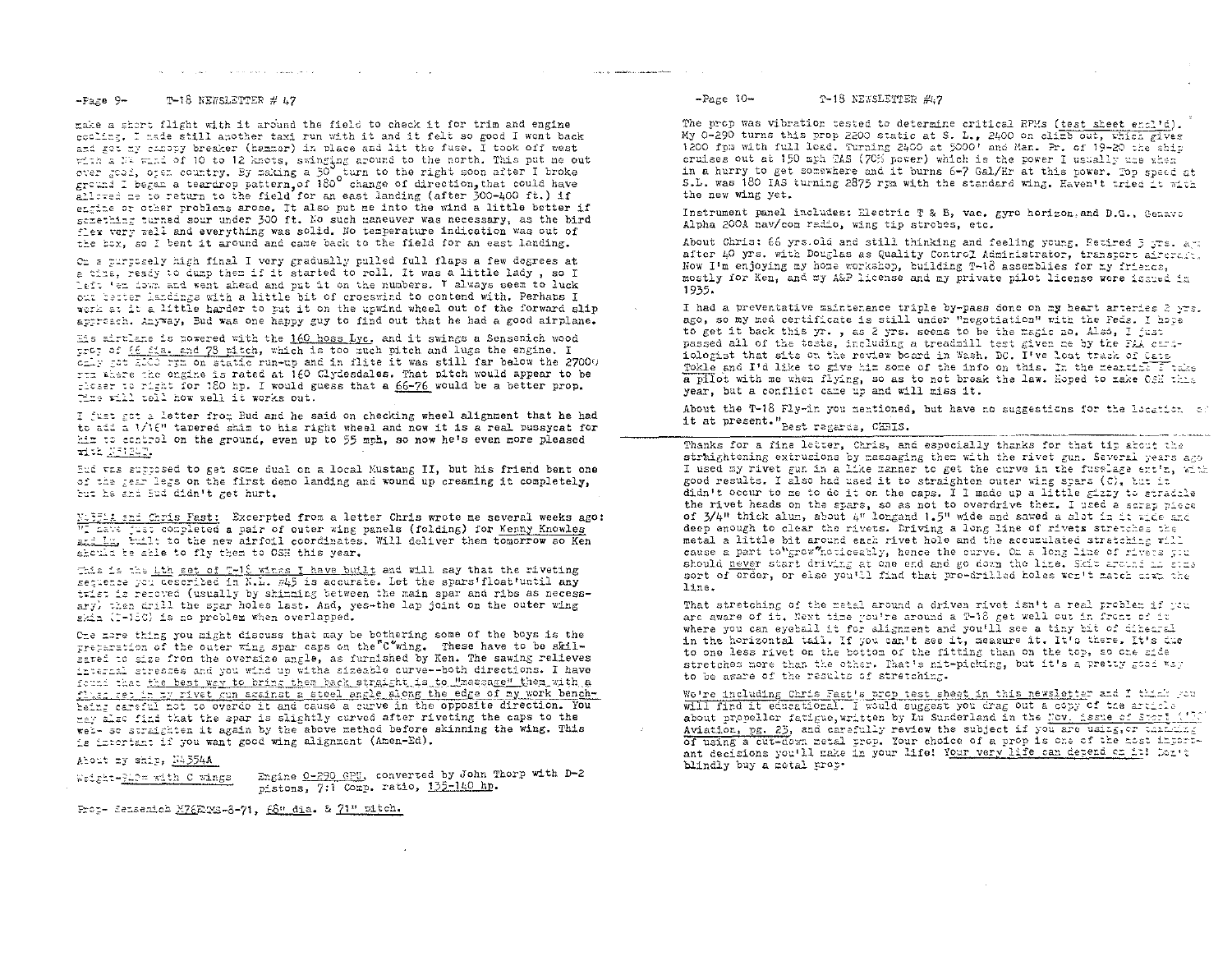

#### T-18 NEWSLETTER # L7  $-Page 12-$

iol.

S

VZ.

 $\blacktriangledown$ 

Note that page 11 is the chart on Chris Fast's prop vibration survey, as done by Specialized Testing Service, 10758 Burtank Elva., North Hollywood, CA. 91601 phones: Cffice 215/877-7317, res. 344-1851

Note that the chart is a plot of Cycles per minute vs. REL (or F vs. N as they denote it. Modes 1, 2, & J refer to where the nodes (non-vibrating points) are located with relation to the tip. Again referring to Lu's article, you can decipher the chart quite easily when you learn the meaning of the various symbols in the equations. If any of you do not have the Nov. 1972 Sport Aviation send me a dollar to cover costs of postage and Xerexing and I'll send you a conv-----or if enough of you request it I'll reproduce all 4 pages of Sport Aviation and run it in a future N.T. On second thought I'll do that, as that article should be a vital part of your reference file on the T-18. so scratch the Xeror offer.

You may note that due to less damping at higher altitudes, where the air is thinner, stresses on a prop can be as much as 75% higher above 10,000 ft. than those below 5000 ft. Be aware that on the "bad" E74 prop, cut down to  $60^{\circ}$  that the allowable stress of 4800 lbs. per sq. inch was exceeded by spother 2000 \*\* sq." when the prop was turning 2630 rpm.

These danger area roms soread out to 50 roms each side of the critical rpm, so it is absolutely essential that you have an accurate tach! To verify tach accuracy easily, run the engine at night with a fluorescent light near the prop. At Z multiples of 600 rpm the strobe effect from the 60 cycle current will cause the prop to appear to be stopped.

It's too bad the owners of the T-18 that crashed in Washington a few months ago  $\mathcal{P}$ veren't aware that this information was available. John Foy originally built the airplane, powered with a GPU, and he donated it to the EAA Museum several years Đ, ago. The museum sold it to Wag-Aero, who in turn sold it to a Mr. Christian in Calif. It had been re-engined with a 150 Lys and a cut-down and re-pitched prop Ó. from a Cherokee was installed.

Ķ When the prop failed over Yakima with a loud explosion the vibration shattered the left side of the windshield and unlatched the canopy, sliding it back. Mr. Hallstrom, the pilot, was practically unable to see because of air blast and  $\vee$ vibration and most of his vision was only a blur until he touched down. He cut Š the throttle and mixture and stalled the aircraft in an effort to stop the prop, and this almost succeded after two attempts, that also resulted in short spins. He spotted a plowed field and attempted to Land there over a grove of cherry track. He went thru a couple of small cherry trees and then over on his back. They late found he had hooked a steel cable on short final (a 3/8" thick braided nower cable) N.

He and his wife had some difficulty getting out of the inverted stip, but he got out and tried to lift the wing to free his wife. By this time a fire had started and passerbys helped him get her out, altho' she suffered burns on her legs in the process.

John visited the accident site and inspected the wreckage in detail and he and the Hallstroms are convinced that only the rugged construction of the P-12 kept this from becoming a real tragedy and they all thanked John Thort for such an excellent design.

I think this story should make one and all realize the seriousness of selecting a prop for an airplane. As we pitch props more and more to reach higher cruising speeds we are indeed tickling the tail of a roaring dragon, as Inorp says. To repeat, "Selecting a prop for your 7-18 is probably the usst innertant single decision you've ever made !!!!!!

Is a metal prop safe? Obviously it is or you'd see wood props on factory built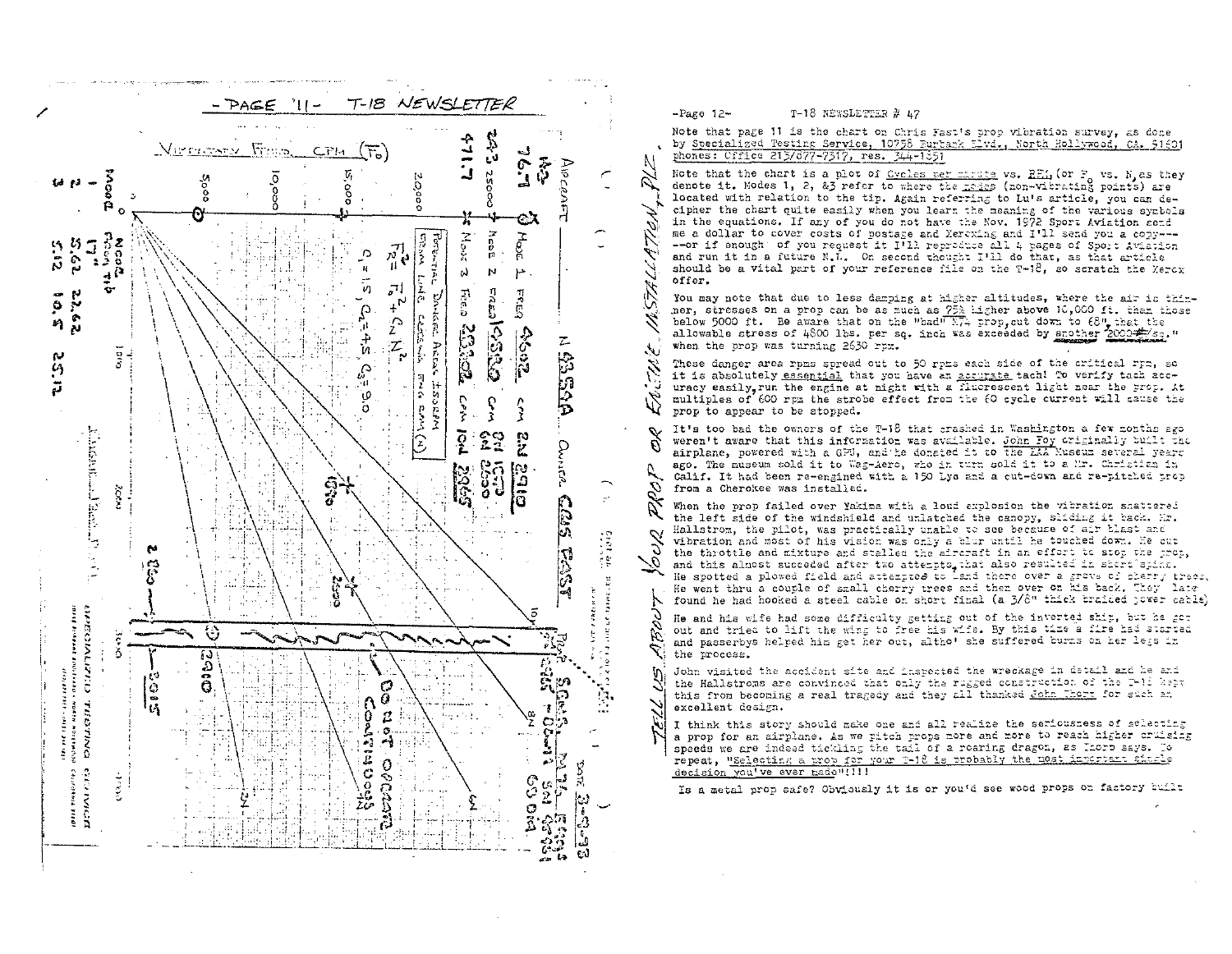$-$  Page  $15-$ 

## T-18 Newsletter #47

airplanes, but a metal prop is NOT safe if you haven't had a static vibration<br>survey run on it, Don't let anyone tell you otherwise. Since most of the newer Twids will probably have engines of 150 hp and up it's even more important. The formula that tells when a netal prop will fatigue and break is very simple: It's F x T, or Force times Time.

Hany of the experts mill say that a wooden prop is only about 90% as efficient as a metal one, but 2111 Cassicy's wood Pacesetter prop pulled a Mustang II thru the trats at 225 mph on 150 or 160 hp. That same prop on my 160 hp. T-18 gives me a top of 196 mph TAS, as verified by timed runs. Show me a factory built airplane that will match that kind of performance, gear up or down. Gravel and rain are problems with any prop and more so with wood, but you can buy two wood props for what you'd pay for one GOOD metal one, and you can repair gravel damage on a wood prop. You file metal away on damaged metal ones. If you feel compelled to fly in rain, perhaps you'd better be thinking about a constant speed metal one.

UPPATE FROM HOWARD HENEERSON: Just rec'd a note from Howard after OSH and he said the wing loveler worked fine in smooth and rough air on way home from OSH. he only used it for short periods to map read, he said, as he thinks the servo Wee a screwhat limited life.

Foward and I had discussed the possibility of the servo tab becoming unhooked and fluttering and in turn exciting the aileron to flutter. He said he had talked at length with an experienced aerodynamicist with McDonnell/Douglas and that he agreed that by making the the extremely light it would probably buzz at such a high frequency that the aileron would not respond. He said 1.75" x 9" would be a good tab size. 3 to 4 lbs. of stick force will easily overpower full tab.

Also, " Most of the troubles on my installation and Keebler's can be traced to variations in airflow. I use a small motor blower and Keeb uses a needle valve attached to his vacuum source. My original cheap motor was not stable and Keeb's needle valve needs to be changed to a model engine type valve."

This is one gadget I highly recommend! (Sure sounds good). He says he now uses a high quality motor and stability is now very good. He enclosed a sketch of the tab cross section, shown below.

| FILERON                    |                                                                                                                                                                                                                                | $\epsilon$ $\rightarrow$ $\epsilon$ to BALSA, GRAIN FORE & APT |  |
|----------------------------|--------------------------------------------------------------------------------------------------------------------------------------------------------------------------------------------------------------------------------|----------------------------------------------------------------|--|
| SHORT PIECES TO BLOIC ALUM |                                                                                                                                                                                                                                |                                                                |  |
| OF HINGE TO SAVE WT.       |                                                                                                                                                                                                                                |                                                                |  |
|                            | the contract of the company of the first the contract of the contract of the contract of the contract of the contract of the contract of the contract of the contract of the contract of the contract of the contract of the c |                                                                |  |

Alew pages back we talked about a long row of rivets distorting a structure. The trailing edges of 7-18 control surfaces are a good example. Bud Iverson scrapped a couple of aflerons because of the curve he had on the T.E. He came uy with a solution that worked pretty well for him: He bent up a piece of .040 into an angle, with one leg about  $\frac{1}{2}$ " and the other about 1" and used it as the filler strip between the skins, instead of the flat piece of .040 normally used. After riveting up the T. E. he cut the standing 1" leg off and dressed it down. The stiffness of the standing leg kept it from bowing.

A detail that may escape you is the skins and filler strip don't lay flat together unless the top and bottom skin are given a slight "kick" in a brake before bending. Some builders have also epoxied the three pieces together before riveting and gone back after the epoxy has cured and riveted it up. This also minimizes curvature, especially when the "scatter" sequence is used. Be careful and don't overdrive rivets, too.

# $-$ Page  $14 = 7-18$  NEWSLETTER # 47

m

ō/

 $\mathcal{L}$ 

More construction tips from Bud Iverson: Bending Flap Skins : Bud got some skin buckling in the mid area of the leading edge when he bent up his flap skins. The center part of any skin will tend to bend less than the outer edges because of uneven stretching. Euckling may occur if one attempts to wrap a skin around the ribs. Bud's solution to this was to add three more nose ribs equally spaced. He does have a pair of super-straight flaps now. I can testify. The tre-punched flap skins that Ken Knowles supplies have nearly an extra foot of skin added to the trailing edge of top and bottom skins to facilitate bending and for exactly locating the center of the bend. The two rear lines of rivet holes are clecoed together and the skins bent just like the wing skins, by laying a 2 x4 across and shoving down on it. It is VERY difficult to get an exact hole match, because of the difficulty of bending an exact L. F. radius. I'm sure it wouldn't be as much of a problem if .020 skin was used instead of .025. Someone asked Thorp abos. using .020 and he said it should be okay and that he called out .025 so that the builder wouldn't have to buy a sheet of alum for that one purpose only.

Still another method of bending the leading edge is to put a 5-10 degree which w with a brake right at the very center of the  $L$ . E. prior to actually resting the skin around the ribs. Again, you should have extra metal at the T. E., to be cut off after assembly. The little bit of stretching at the L.E. done by brake bending takes most of the fight out of the skin. (You can't see or feel such a bend).

Rudder Assembly (Iverson): Bud had difficulty getting at the A-536 rudder rib to buck it. Someone told him to turn it upside down and he said that worked fine. I made a note on the top rib that I can't decipher. I wrote, "On top rib, one flange up, one down, riveted together", so I'll get Bud to clarify for use in a future N. L.

Rigging the stick to the stabilator (Iverson): Bud said he built an inverted "T" shaped jig out of wood that clanped to #601 and #592 bulkheads to clanp the <u>يي</u> stick to. The airplane was put in level flite position and the 7 degree angle was drawn on the jig to align the stick with. Another builder put masking tape on the fuselage sides just ahead of the L. E. of the stabilator to measuredeflection

Steve Riffe, 5208 Astoria, Amarillo, Tx, 79109, came up with this one: In an area that was too small to use a hammer to tap the nibbed Whitney punch and leave a punch mark, he put masking tape on the other part and simply hand pushed the nib into the tape. It left an indent in the tape and accurately located the hole center. Very good, Steve. That's a handy one.

Pete Gonzalez, 13td Server Dr., Colorado Springs, Colo. 80910 : Pete has an 0-290 in his T-18 (13:33, s/m 380) and now has a Posa carb on it and has ricked up about 50 rpms with it. He is in the process of changing props now and is installing a Cassidy Pacesetter wood prop. His home field is around 7000 above S. L., so it will be interesting to see how it works out. He was at CSH and promiced to send me a full history on the ship.... soon! Several years ago I had the EV-3 prototype, which had an 0-290 GPU in it. It had a modified MA-4 carb on it, (which was a little too much carb) and I bought a lake carb and flew it for awhile just before I sold the airplane. It performed better than the MA-4, but it had no in-flite mixture adjustment. Later, a mixture control for in-flite use was devised and worked quite well I'm told. MA-3 and MA-4 carbs are getting very scarce and quite expensive. I'm told that a used MA-4 will sell for \$250 to \$350. That makes the Lake and Posa a pratty good buy for the 0-290 boys. I have a friend here that had a brand new Lake (for a GPU) that I think he still has, as he sold his aloplane before he could install it. If anyone is interested I'll find out about it. It's new cost was<sup>5</sup>150, but if he still has it and you need one make him an  $\approx$ offer.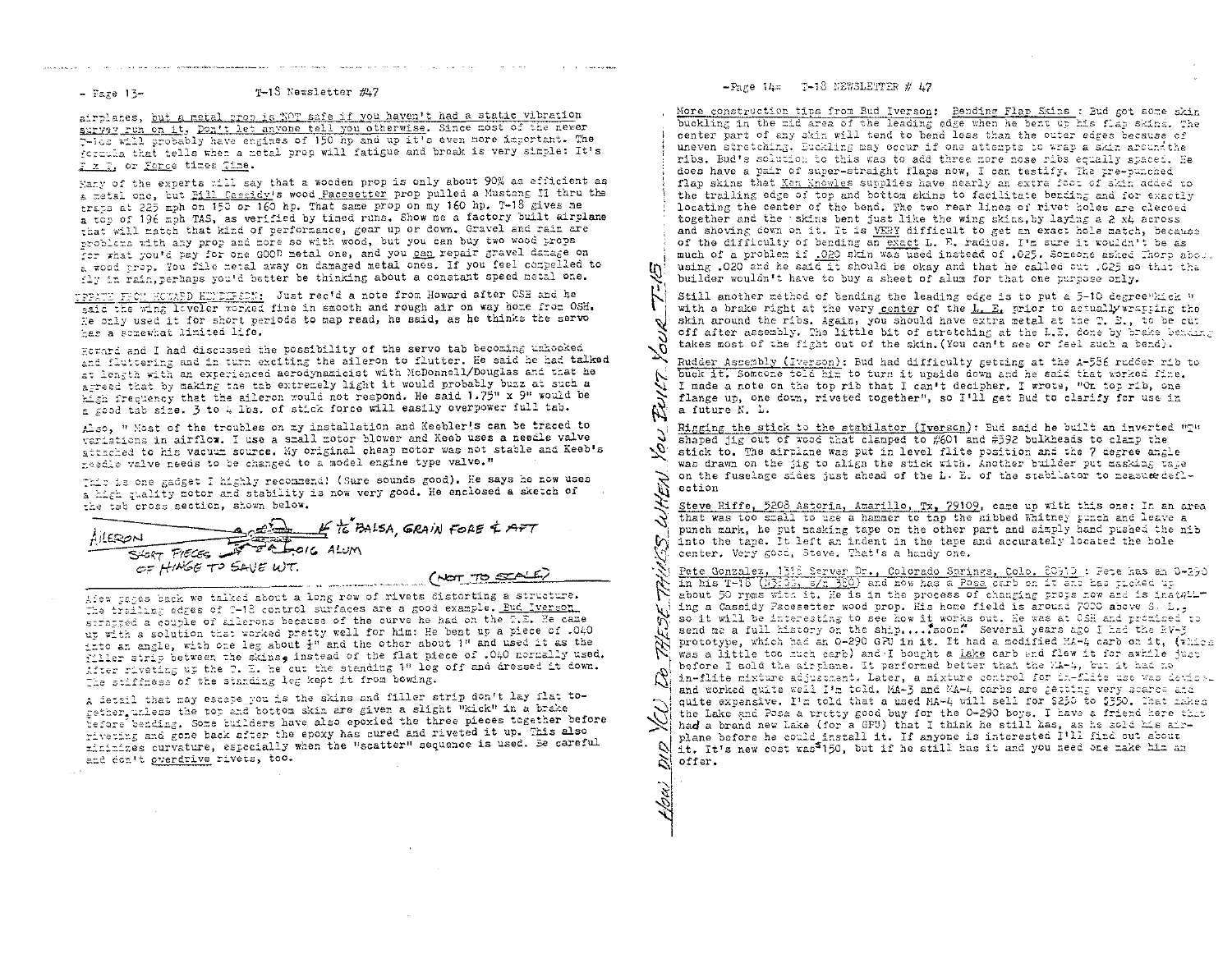# **A MONEY CONTRACT AND ARRESTED MANUFACTURERS OF THEORY AS ANNUFACTOR COMPANY OF THE CONSUMING THE CONSUMER THE CONSUMER SECTION OF THE CONSUMER CONSUMERS AND RELEASE OF THE CONSUMERS AND RELEASE OF THE CONSUMERS AND RELEAS**  $-$ Page  $15-$ T-18 NEWSLETTER #47

ELECTRIC THEM MOTORS: In N. D. #46 I made note of a low cost, light weight, DG motor that weight, two builders that had ordered motors from the co. listed and they are out of stock and don't expect to have them later. Drat it!

At CSH Wallace Hunt handed me a Xerox of an almost identical spec motor made by Varo, Inc. It is available (I think) from their Electrokinetics Div., 402 E. Sutierrez St., Santa Barbara, CA,, but I have no other info on it at present. Wallace also included a Xerox from Airborne Sales Co., 8501 Stellar St., Culver City, 54, (P.O. Eox 2727, 90230) and they have new, surplus Varo motors for \$10.50 ea. Their catalogue # is 3175.

How about one of you Calif. boys that live near Culver City going by there and checking it out as to the number they have on hand, how fast the shaft turns on 127, atc. and let me know? Also if anyone else comes on a source for a cheap, light wt. 12V reversible motor with a gear box that turns very slowly let me know, plz.

ED EUPHE, 250 Franklin, Pittsburg, Pa., 15241. is an old friend of mine from  $\frac{1}{2}$  and  $\frac{1}{2}$  are early days of the 7-16 in 1962. He bought plans #7 s/n, but because of his heavy schedule as an airline pilot for Allegheny and some 15 years as a member of ALPA's All-Weather Landing Systems Evaluation Team, he never found quite encugh stare time or energy to finish up his project. Persistence pays off, the', as he now has a 7-18 to fly (and pet) until he gets his finished. Ed bought the I-18 that you saw advertised at OSH for 10K and he jumped in it and flew it home. He got a real bargain, too, as it very well built.

It turned out that it was the 2nd T-18 built by Bob Kaergaard, who lost his 1st one in a hangar fire. Anyway, I'm delighted that Ed now has a T-18 after all these years. He called me the other nite to tell me how much he and his son are enjoying flying it and to thank me again for telling him about it.

### +++++TRADING POST+++++

Project For Sale: Bob Lanoue, 13 Mattabassett Dr., Meriden, CT, 06450 has gotten sche tax news about the amount of his upcoming retirement income, so he has to tut his project on the block. He has the two outer wings (st'd) finished and signed off by the FAA in Oct. 178, entire fin, rudder, and stabilator from parts surplied by Ken Knowles, a wide body canopy frame from K.K., #522. #537-5, and mells furtings (4 sets) from Dewberry, plus aileron weights and #499 bushings and pivots. He also has a new set of plans, in which only 2 sheets have been used, all back newsletters, and reference file for material. Wings are flush riveted with Monel pops that were press fit after original drilling of 3/32 and dimple and drilled out to #30 (good). Wing fittings were also press fit. He has \$1310 worth of 1st class parts and assemblies that he'll sell for \$1000. That's a darn good buy for someone.

Fissians for sale, Milton Mersky, 12107 Drujon, Pallas, Tex., 75001, 214/387-0445 wing ribs, wing skins, wing beams (unassembled), clecos, etc. He was informed of backlorged "honey Do" projects that came before airplane building and so he gave up and bought into a factory type ship. Ellt is very busy and hard to eatch and I hnow he wants \$650 for the fuselage and fin, but I don't know about the rest of the items. If you are interested give me a call some nite and I'll get the dops on them in the meantime.

List your left-overs: If you have decided to sell your project, an engine, a prop, instruments, radios, plans, newsletters, major or minor airframe components .... is fact anything that a T-18 builder might use... yes, even tools. If you have firmshed your airplane and want to sell your clecoes, compressor, rivet gum, etc., just list it here. If the N.L. sells it make a little contribution to the fund. No junk, please ... and please, fellows, let's take pride in the fact that the I-18 M.A.S. is an outstanding example of the Golden Rule in action.

#### $T-18$  NEWSLETTER # 47  $-$ Page  $16-$

 $\gamma_{\rm eff}$  , and  $\gamma_{\rm eff}$  is a special contribution.

Q and A: "Why are actual dimensions shown on some parts, while on most of them you'll have to subtract one water line or one station line from another? A:... The parts that are NOT in a purely Vertical plane, such as the fire vall. the dash frame or seat back frame require actual dimensioning, as all water lines, station lines, and butt lines are in planes perpindicular to each other. Anything not in these planes of reference would correspond to the hypotenuse of a triangle.

Computers as a shop tool: The hand held computer is as common now as pochets on a shirt and just as handy, too. For those of you doing your own layout work, it is an essential. I was helping someone lay out a part a while back and after subtracting one water line value from another on the contuter, we left the atexat in the computer, which was right in front of us, as we laid the part out. I had to think hack to the "old days" when we'd do all of this computation right on the drawing on a vacant spot. Repeating the number to ourselves we'd start to lavout the part. Somehow ever once in aghile we'd measure a group dimension and the waste basket would get a new part. To put the computer right in front of your scale and the work it'd be a lot harder to make a goof. Another thing that almost guaranteed that you'd make a mistake was to have a visitor talk to you as you worked. Anything that breaks your concentration causes mistakes. 95% of the ruined parts are caused by measuring something wrong.

Protecting alum: It's an almost foregone conclusion that you'll scratch alum in the process of building. Unless you are going to have an unvainted T-13 the scratches are no big deal if they aren't deep, as they can be rolished or sanded out with Scotchbrite ( a pot scrubber pad made of plastic and found at groceries and Hardware stores) or sandpaper or Sandscreen. There are strip-off plastic films available that are sprayed on and later pealed off as a sheet, that do a good job protecting against scratching. One is Fabrifilm (Turco products). Another is "Spraylatt", which is highly recommended to protect that brand new cancey from scratching. One of the places it can be bought is at a Sign Painter Submly house here. If you live in an area where such products are not available you might want to just go ahead and put a thin coat of primer on. Naturally, you'll want to Scotchbrite it and thoroughly degrease it before painting. There a several good 2 part primers on the market, that are much better than zinc chromate as a proper paint base. I'd get an etching primer. Sherwin-Williams and DuPont both have excellent ones. There are other good brands, too. Iinc chronate is very dangerous to inhale and as a result you can only tuy spray cans of it at regular aircraft surply houses. Paint doesn't like to stick to alum, as the oil they use on the rollers at the mills gets into the pores of the metal. A simple test to see if you've properly degreased is to flood the part with water. If it beads up like your newly waxed car does you'd better repeat the process.

Never leave paper between stored sheets of alum. It absorbs moisture from the air and very soon you've got a crude galvanic battery going and soon you'll have conrrosion on those new sheets. I've seen sheets ruiked in one day's time. If alum is kept clean it doesn't hurt it to get wer. It's also a pretty good idea to keep alcohol around the shop to wipe off fingerprints each day. The acid in your perspiration will quickly etch your prints into the alum. No, I don't thank bourbon would do, but it might be handy to have around if you need to console yourself after goofing up a part.

Houting Rudder Cables: Pg. 17 is Bob Dial's sketch of rudder cable re-routing.<br>I now have a complete write-up on it for next N.L., plus arawings and write-upd on electric flaps, but we're out of space for this N.L. Also have 2 photo pages and write-tps on step-by-step spinner inst'n, 3 pages of apecs on different T-18s now flying, an excellent method of laying out End degree curves, plus a several other goodie subjects. I do need your tips, concents, experiences, your performance specs.... anything. We'll keep XAS going as long as youse guys send in items.

I PLAN TO HAVE N.L. #48 IN THE MAIL ABOUT NOU 1-15